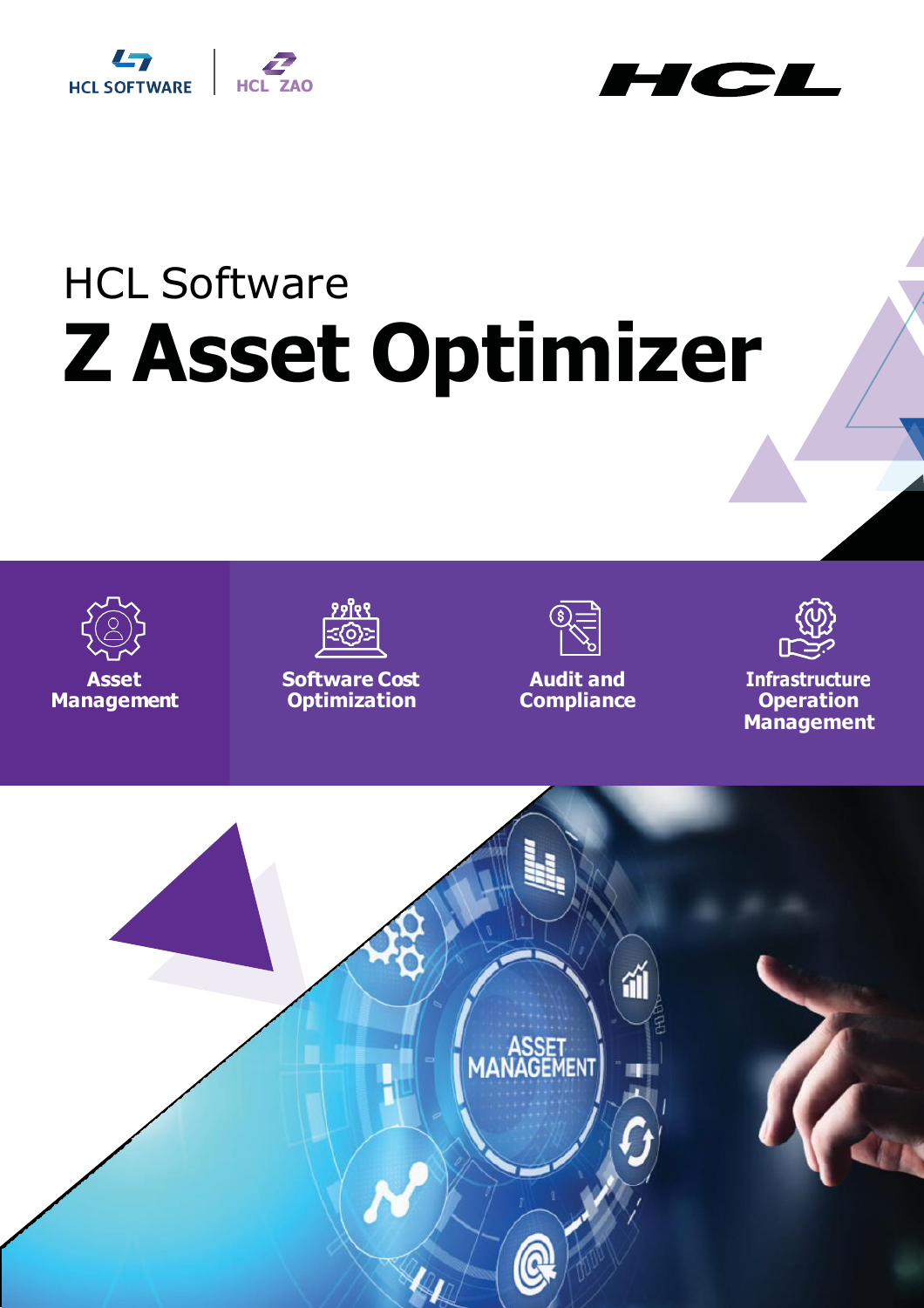### **X** Mainframe Backbone of Enterprise Business

Mission-critical enterprise applications are run on z Systems/Mainframe platforms. Extraordinarily scalable, secure and high-performing z platformhas evolved with decades ofenhancements. With that also comes an array of Complexarchitecture and software assets spread across the enterprises.

In a market research, Mainframe customers revealed their top two areas of focus are preventing system outages and reducing operational costs. The cost and management of IT software pose a huge challengefor corporations today. It's imperativethey know what software is installed, where it's installed and who is using it. Without this information, these companies are more than likely paying for seldom-used, unused or obsolete software.

CIO's, Procurement officers and Systemadministrators need to identify the software inventory and its usage to increase System efficiency, reduce cost and remain compliance with vendor license agreement.

#### **IntroducingHCLZAsset Optimizer (ZAO) for z Systems**



HCL Z Asset Optimizer (ZAO) is a marketleading software asset discovery solution that can automatically identify software inventory and provides in-depth usage operation reports.

- ZAO can recognize and report usage of more than 15,000+ mainframe software products and features, as well as in-house application programs written in COBOL, PL/I, Assembler, C/C++ and JAVA.
- ZAO provides a snapshot of all the z/OS software products installed on a z/OS platform. It scans the DASD of the system, identifies the software products installed and monitors their execution, their frequency of usage and report who is using them.
- Software assets and their usage are discovered by ZAO's real-time usage monitor and a batch inquisitor component.
- License information of vendor software products can be imported into ZAO. The license information is compared against their installation (inventory) and usage information to identify opportunities for cost reduction and audit exposures.
- Access mainframe software asset inventory, usage, and license information via REST APIs to integrate the data into your ownbusiness processe s .
- Take advantage of ZAO engine built for Docker Container for Linux on Z. Eliminate costly Db2 on z/OS license and its DBA, simplified deployment & maintenance, and take advantage of IBM Integrated Facility for Linux (IFL) engines.
- Identify and offer nearly real-time module usage data of program s running in batch or transaction mode (CICS or IMS) in each configured z/OSsystemin Parallel sysplex environment.
- ZAO intelligent reporting function provides customers an opportunity to utilize their Mainframe environmentin the best optimized way.

Flexible pricing options tailored to customer needs.

ZAO offers robust reporting capabilities. Its reporting tools enable the analysis of the software products for improved system utilization and reduced software licensing costs. In addition, various reportings are possible such as determination of assets which are approaching or past end-of-support, deploy or decommission software as planned, keeping you in control of your software costs.

ZAO is the only solution which is specifically designed for IBM System Z mainframe customers to manage software asset inventory, their usage and license information in one integrated solution.ZAO simplifies software license reconciliation of inventoryand usage of software assets against license information. Simply examine ZAO reports to identify opportunities for cost reduction and address any software audit exposures.

Control your budget and ensure optimal return on investment of your software license acquisitions and ongoing maintenance with a full view of your mainframe assets. Don't weigh down your system with outdated, unused software - enable continuous innovation and speed with the software assets your organization needs most and implement a robust IT asset management program.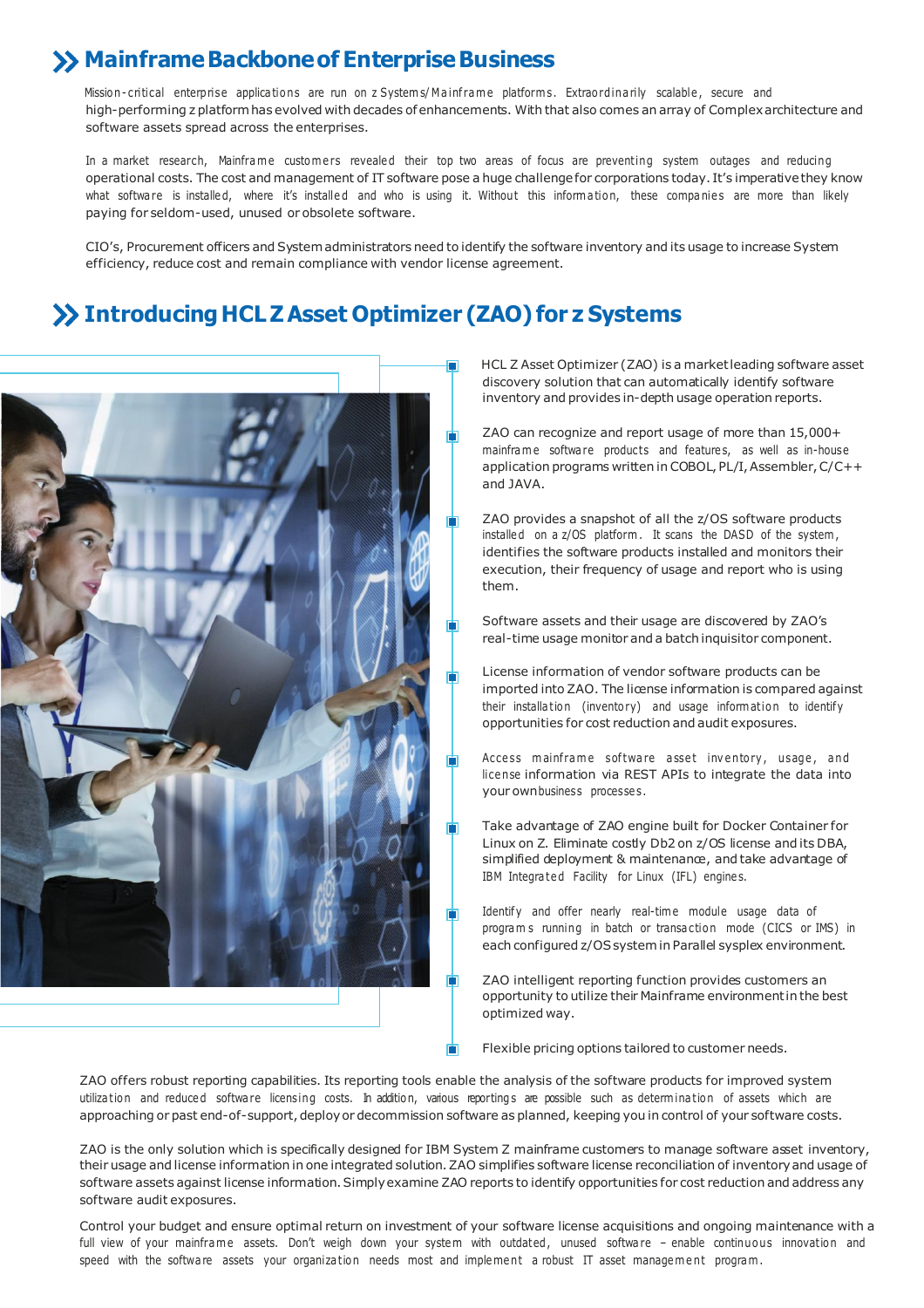# **ZAO Deploymentoption on "Container technologyon Linux on Z"**



- **<sup>1</sup>** Inquisitor DASD Scanof PDS, PDSE program libraries, HFS and ZFS files.
- **<sup>2</sup>** Real-time monitor of all loadmodules and USS executable usage .
- **3** Web Browser Analyzer reports
- **<sup>4</sup>** License Validation: Identify areas of improvement & concerns to keep your mainframe systems optimal
- **<sup>5</sup>** APIs to Extract Data: APIs are provided to extract asset management data fromZAO for Containers – consume data when you need them

## **ZAO Deployment option on z/OS**



- **3** Import and match Inquisitor raw data and load into repository. Match using GKB/LKB
- 4 Import usage monitor data and load into Repository.
- **<sup>5</sup>** Import SCRT data (Optional)
- **<sup>6</sup>** Web Browser– Analyzer reports